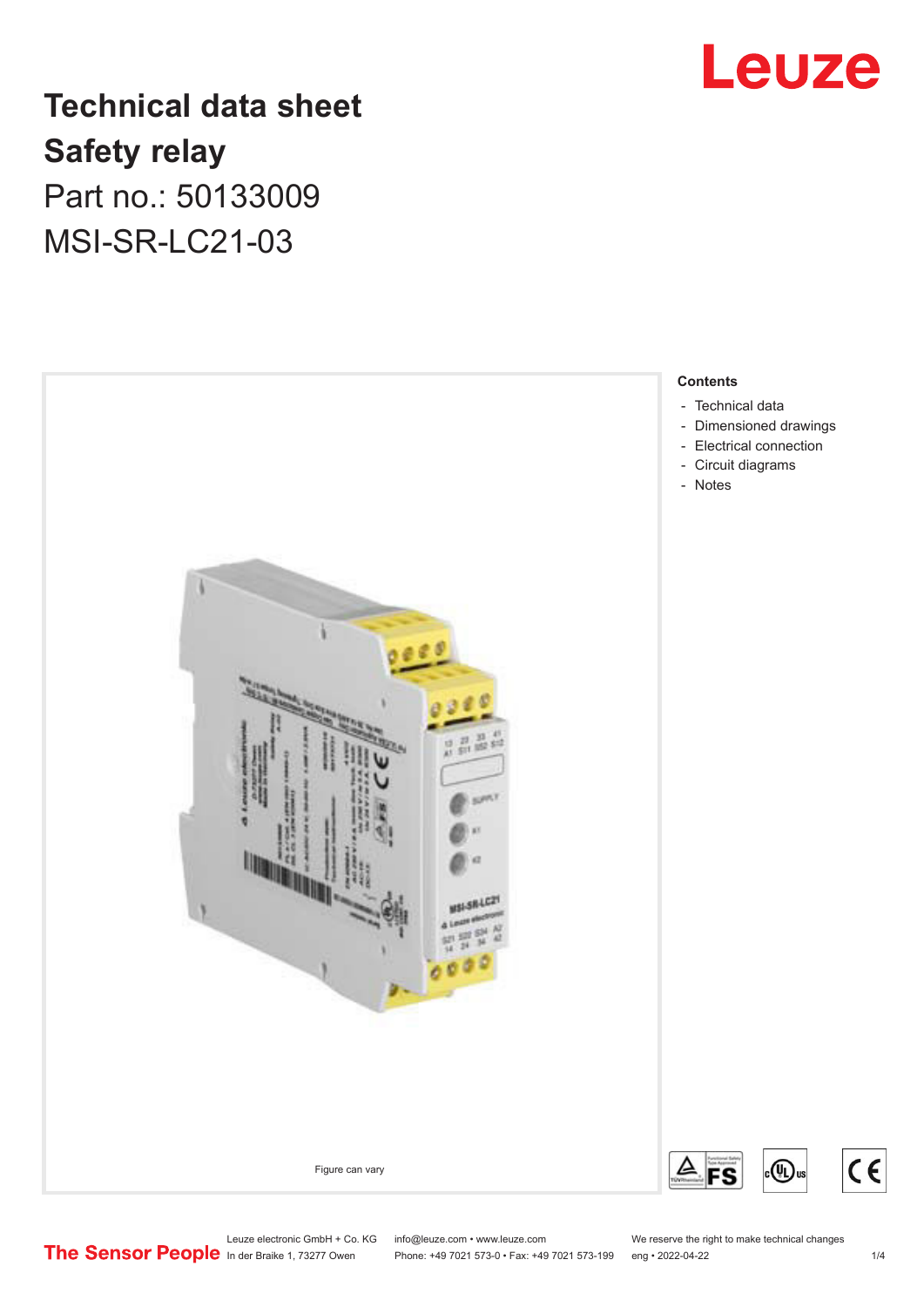### <span id="page-1-0"></span>**Technical data**

#### **Basic data**

| <b>Series</b>      | MSI-SR-LC21                                            |
|--------------------|--------------------------------------------------------|
| <b>Application</b> | Base device for E-Stop and safety door<br>applications |
| <b>Functions</b>   |                                                        |
| <b>Functions</b>   | Monitoring of E-Stop circuits                          |
|                    | Monitoring of optoelectronic protective<br>devices     |
|                    | Monitoring of position switches                        |
|                    | Monitoring of proximity switches                       |
|                    | Monitoring of solenoid switches                        |
| Restart            | Automatic                                              |
|                    | Manual                                                 |

#### **Characteristic parameters**

| <b>SIL</b>                    | 3, IEC 61508                                                       |
|-------------------------------|--------------------------------------------------------------------|
| <b>SILCL</b>                  | 3, IEC/EN 62061                                                    |
| Performance Level (PL)        | e, EN ISO 13849-1                                                  |
| MTTF <sub>d</sub>             | 78 years, EN ISO 13849-1                                           |
| $PFH_n$                       | 0.0000000017 per hour                                              |
| Mission time $T_{M}$          | 20 years, EN ISO 13849-1                                           |
| Category                      | 4. EN ISO 13849                                                    |
| $DC_{AVG}$                    | 99%                                                                |
| B10, at DC13 (inductive load) | 435,000 number of cycles, (2.5 A, 230)<br>V), 700,000 (1 A, 230 V) |
| B10, at AC15 (inductive load) | 230,000 number of cycles, (3 A, 230 V),<br>380,000 (1 A, 230 V)    |

#### **Electrical data**

| Supply circuit                                           |                        |
|----------------------------------------------------------|------------------------|
| Nominal voltage U <sub>N</sub>                           | 24 V AC/DC             |
| <b>Nominal frequency</b>                                 | $5060$ Hz              |
| <b>Operating voltage</b>                                 | $0.851.1 \times U_{N}$ |
| <b>Rated power DC</b>                                    | 2 W                    |
| Galvanic isolation between supply<br>and control circuit | No                     |

#### **Output circuit**

| Output on our                                                                    |                                                                                 |
|----------------------------------------------------------------------------------|---------------------------------------------------------------------------------|
| Number of outputs, safety-oriented, 2 Piece(s)<br>undelayed, contact-based       |                                                                                 |
| Number of outputs, signaling func-<br>tion, undelayed, contact-based             | 1 Piece(s)                                                                      |
| <b>Release current paths</b>                                                     | <b>NO</b>                                                                       |
| Signaling current paths                                                          | <b>NC</b>                                                                       |
| <b>Contact material</b>                                                          | Ag alloy, gold-plated                                                           |
| Usage category AC-15 (NO contact) Ue 230V, le 3A                                 |                                                                                 |
| Usage category DC-13 (NO contact) Ue 24V, le 2,5A                                |                                                                                 |
|                                                                                  | Short circuit protection (NO contact) gG class safety fuse 6A, melting integral |
| Max. thermal continuous current $I_{\text{th}}$ , 6 A<br>release current paths   |                                                                                 |
| Max. thermal continuous current $I_{\text{in}}$ , 3 A<br>signaling current paths |                                                                                 |
| Max, total current <sup>2</sup> of all current<br>paths                          | $9A^2$                                                                          |
| <b>Mechanical life time</b>                                                      | 100,000,000 switching cycles                                                    |

|                       | <b>Control circuit</b>                                                    |                                                                       |
|-----------------------|---------------------------------------------------------------------------|-----------------------------------------------------------------------|
|                       | <b>Evaluation of the inputs</b>                                           | Two-channel                                                           |
|                       | Input current at the control inputs<br>(safety circuit/reset circuit)     | 40 mA                                                                 |
|                       | Max. peak current at the control<br>inputs (safety circuit/reset circuit) | 100 mA                                                                |
|                       | Max. cable resistance, per channel                                        | ≤ (5 + (1.176 x U <sub>R</sub> / U <sub>N</sub> - 1) x 100) Ω         |
|                       | Minimum switch-on time                                                    | 50 ms                                                                 |
|                       | Response time (automatic start $t_{\alpha 2}$ )                           | 500 ms                                                                |
|                       | Response time (manual start $t_{41}$ )                                    | $40$ ms                                                               |
|                       | Test pulse time permitted $t_{TP}$                                        | 1 ms                                                                  |
|                       | Release time $t_{p}$                                                      | 25 <sub>ms</sub>                                                      |
|                       | Sychronous time monitoring ts                                             | 200 ms                                                                |
|                       | Recovery time $t_w$                                                       | 150 ms                                                                |
|                       |                                                                           |                                                                       |
|                       | <b>Connection</b>                                                         |                                                                       |
|                       | <b>Number of connections</b>                                              | 1 Piece(s)                                                            |
|                       | <b>Connection 1</b>                                                       |                                                                       |
|                       | <b>Function</b>                                                           | Signal IN                                                             |
|                       |                                                                           | Signal OUT                                                            |
|                       |                                                                           | Voltage supply                                                        |
|                       | <b>Type of connection</b>                                                 | Terminal                                                              |
|                       | Type of terminal                                                          | Spring-cage terminal                                                  |
|                       | No. of pins                                                               | $16$ -pin                                                             |
|                       |                                                                           |                                                                       |
|                       | <b>Cable properties</b>                                                   |                                                                       |
|                       | <b>Connection cross sections</b>                                          | $2 \times 0.2$ to 1.5 mm <sup>2</sup> , wire                          |
|                       |                                                                           | $2 \times 0.2$ to 1.5 mm <sup>2</sup> , wire                          |
|                       |                                                                           | $2 \times 0.25$ to 1.5 mm <sup>2</sup> , wire with wire-end<br>sleeve |
|                       |                                                                           |                                                                       |
|                       | <b>Mechanical data</b>                                                    |                                                                       |
|                       | Dimension (W x H x L)                                                     | 22.5 mm x 106.5 mm x 114 mm                                           |
|                       | Net weight                                                                | 210g                                                                  |
|                       | <b>Housing color</b>                                                      | Gray                                                                  |
|                       | <b>Type of fastening</b>                                                  | Snap-on mounting                                                      |
| <b>Certifications</b> |                                                                           |                                                                       |
|                       | <b>Certifications</b>                                                     | c UL US                                                               |
|                       |                                                                           | TÜV Rheinland                                                         |
|                       | <b>Classification</b>                                                     |                                                                       |
|                       | <b>Customs tariff number</b>                                              | 85364900                                                              |
|                       | <b>ECLASS 5.1.4</b>                                                       | 27371800                                                              |
|                       | <b>ECLASS 8.0</b>                                                         | 27371819                                                              |
|                       |                                                                           |                                                                       |
|                       | <b>ECLASS 9.0</b>                                                         | 27371819                                                              |
|                       | <b>ECLASS 10.0</b>                                                        | 27371819                                                              |
|                       | ECLASS 11.0                                                               | 27371819                                                              |
|                       | <b>ECLASS 12.0</b>                                                        | 27371819                                                              |

# Leuze

**ETIM 6.0** EC001449 **ETIM 7.0** EC001449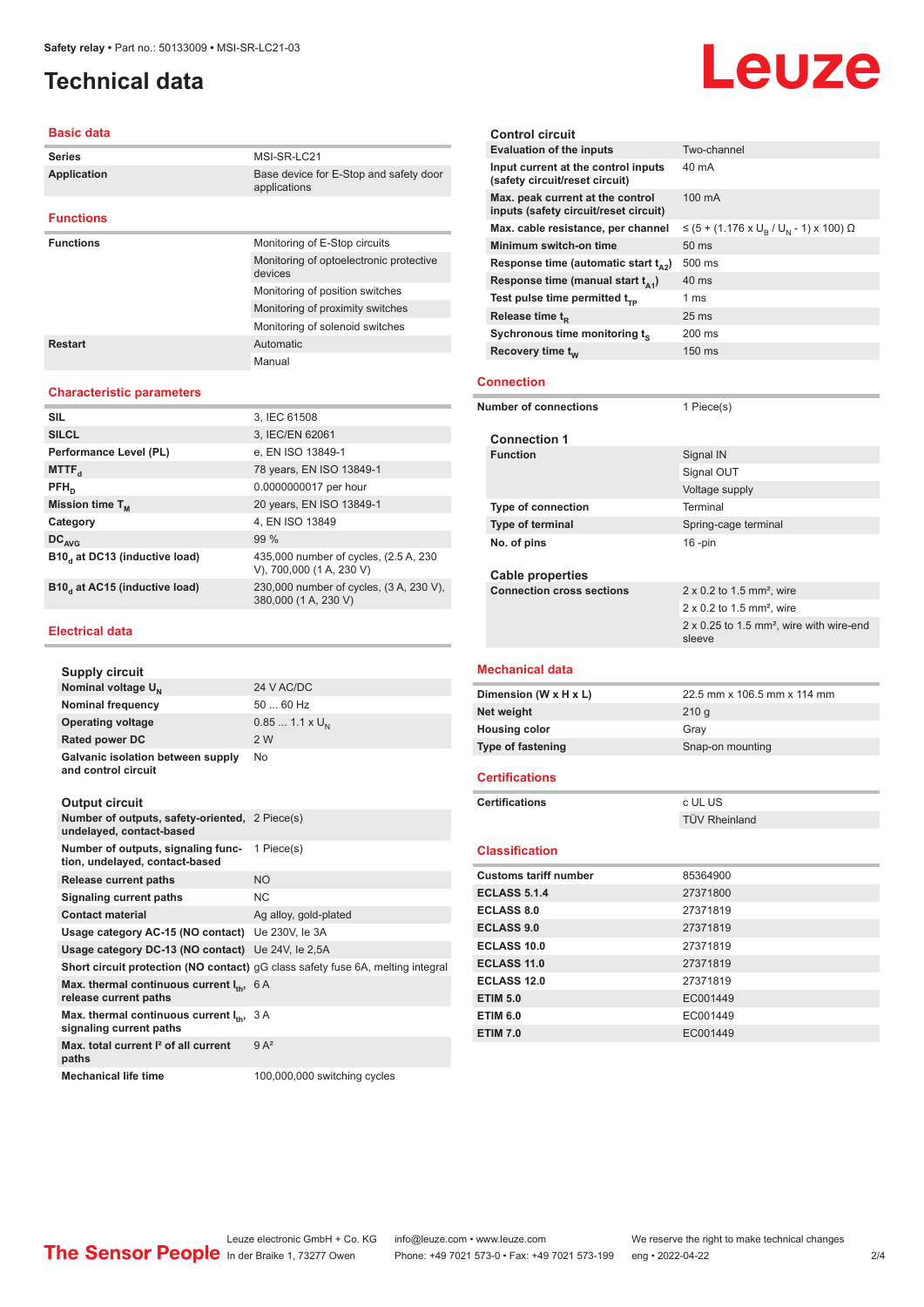## <span id="page-2-0"></span>**Dimensioned drawings**

All dimensions in millimeters





**SUPPLY** 



# **Electrical connection**

**Connection 1**

| <b>Function</b>           | Signal IN            |
|---------------------------|----------------------|
|                           | Signal OUT           |
|                           | Voltage supply       |
| <b>Type of connection</b> | Terminal             |
| Type of terminal          | Spring-cage terminal |
| No. of pins               | $16$ -pin            |
|                           |                      |
| <b>Terminal</b>           | <b>Assignment</b>    |

| 13 | Release current path 1 (NO contact) |
|----|-------------------------------------|
| 14 | Release current path 1 (NO contact) |
| 23 | Release current path 2 (NO contact) |
| 24 | Release current path 2 (NO contact) |
|    | Signaling current path (NC contact) |